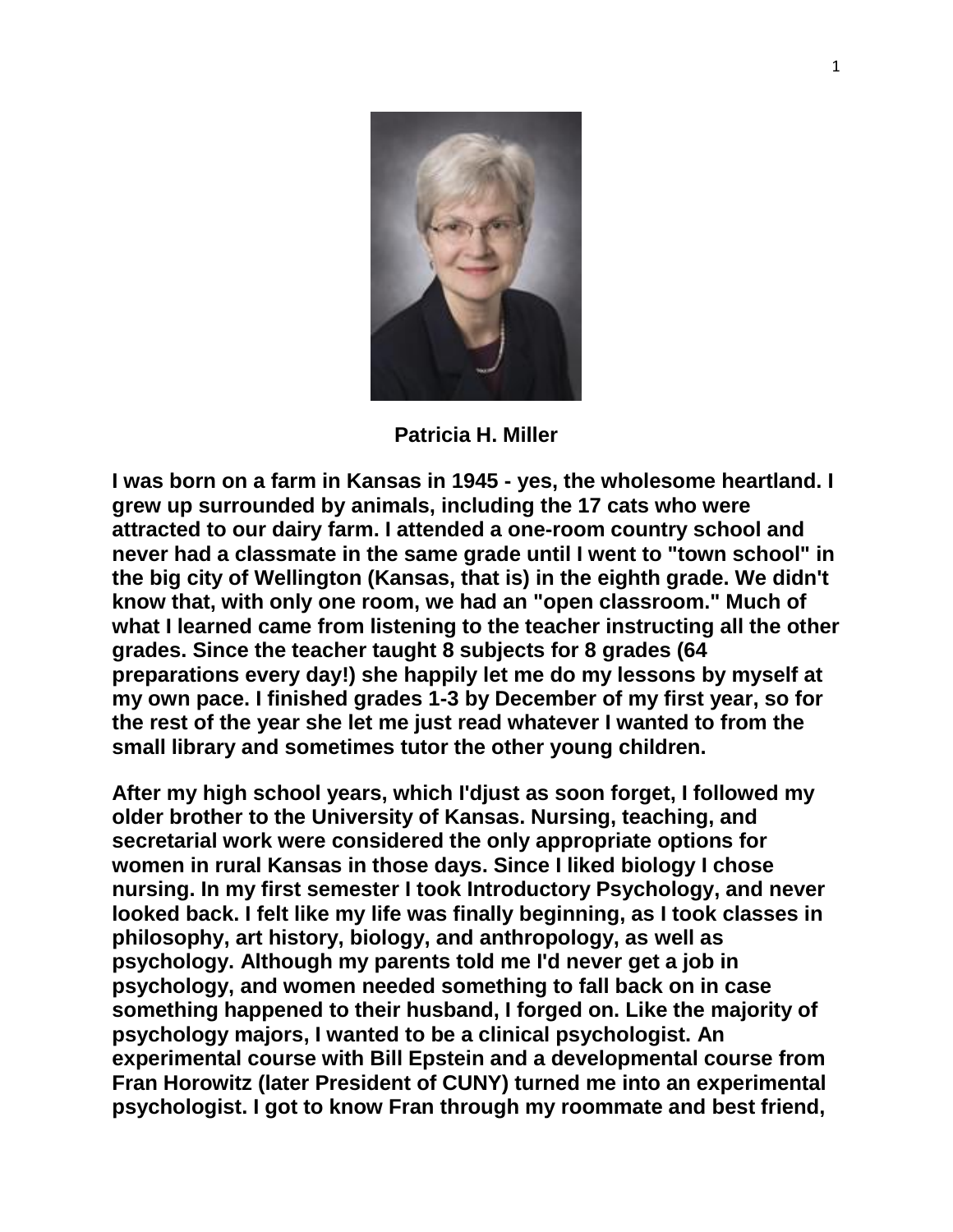**Sara Paretsky, who now is a well-known feminist detective novel writer (creator of the V. I. Warshawsky series). As an undergraduate I also studied Russian and went to Russia on a study-abroad program during the Cold War years. I remember standing in Red Square at midnight and thinking "Now I know I'm not in Kansas any more." These were great years.**

**My boyfriend and I applied to graduate school but he drew a bad draft number and so enlisted in the army rather than be drafted and sent to Vietnam. The Institute of Child Development at the University of Minnesota was considered the best place to study developmental psychology so I began my graduate studies there in 1966. I had the good luck to have John Flavell as my mentor. He was tremendously supportive of his grad students and had such clever ideas about how to study children's thinking. The Institute provided an intellectual feast during an exciting period in psychology. U. S. psychologists were discovering Piaget, Chomsky's transformational grammar was challenging behaviorist perspectives on language acquisition, and Neisser's breakthrough book on cognition had just come out. A steady stream of visiting scholars brought the newest and best ideas to us. For example, the European ethologist Eibl-Eibesfeldt taught a class on applying ethology to human development. One summer I was a research assistant for one of these visiting scholars, Eleanor Gibson. When I proposed what I thought was a brilliant dissertation on perceptual learning and memory, she said "There's no such thing as memory; what's your next idea?**

**My first publication as a graduate student research assistant was on rabbits' and kittens' performance on the visual cliff. Since we began testing daily right after birth, the kittens became attached to us, so when placed on the middle walkway on the cliff just ran into our arms, ignoring the cliff. Ultimately, my dissertation was Piagetian, with an information-processing spin. I thought, and still think, that Piaget's idea that infant sensory-motor understanding gradually is transformed into adult abstract thinking is one of the most brilliant ideas ever. At age 24 I defended my dissertation a week after my first child was born (I had married a fellow student) and we moved to Ann Arbor to take positions at the University of Michigan. At one Society for Research in Child Development conference, at our request, they started a conference child care service, which was a radical notion then, even for a child research organization. Our son was born three years later and my life became a**